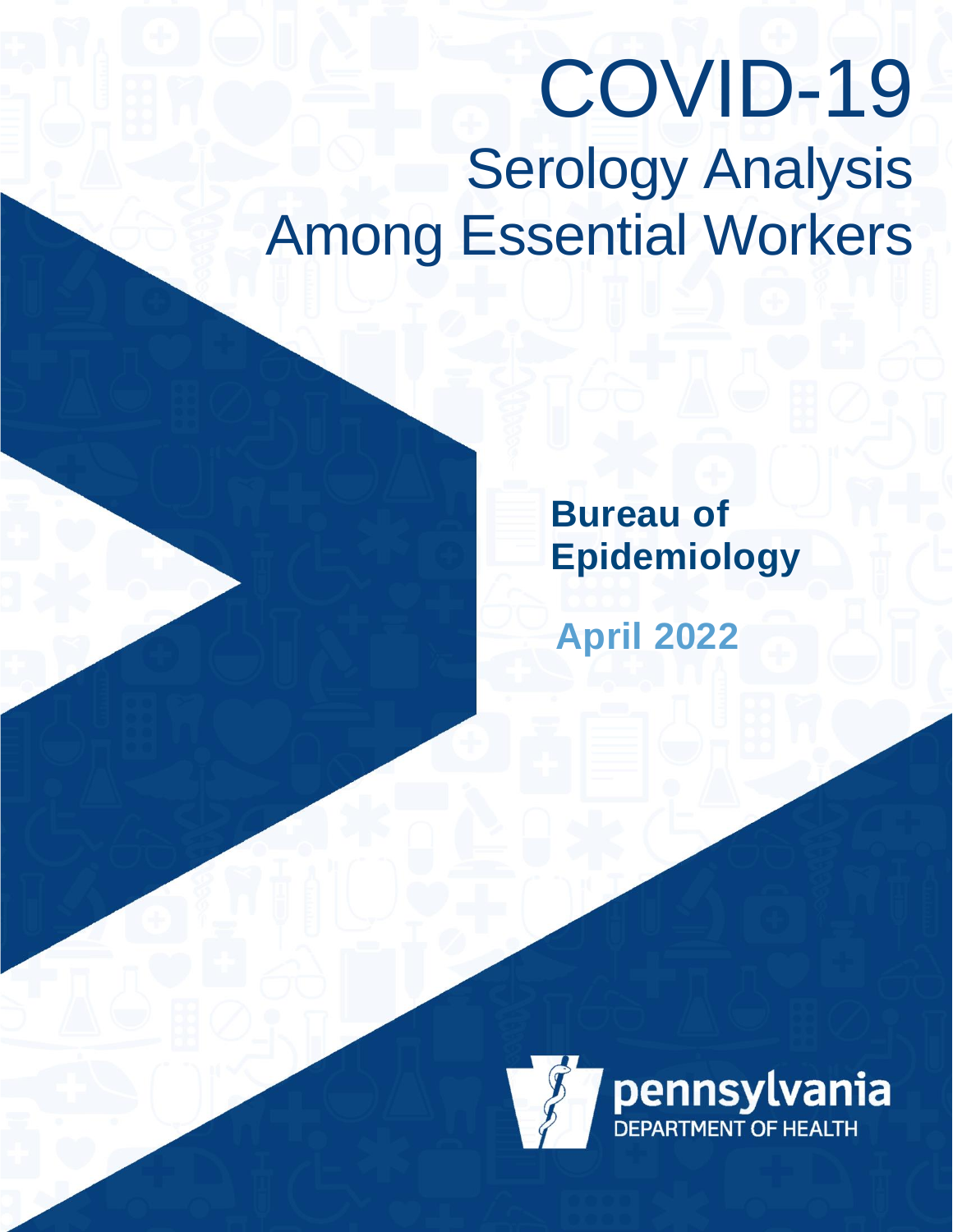| 3               |
|-----------------|
| 6               |
| 9               |
| 15 <sub>1</sub> |
|                 |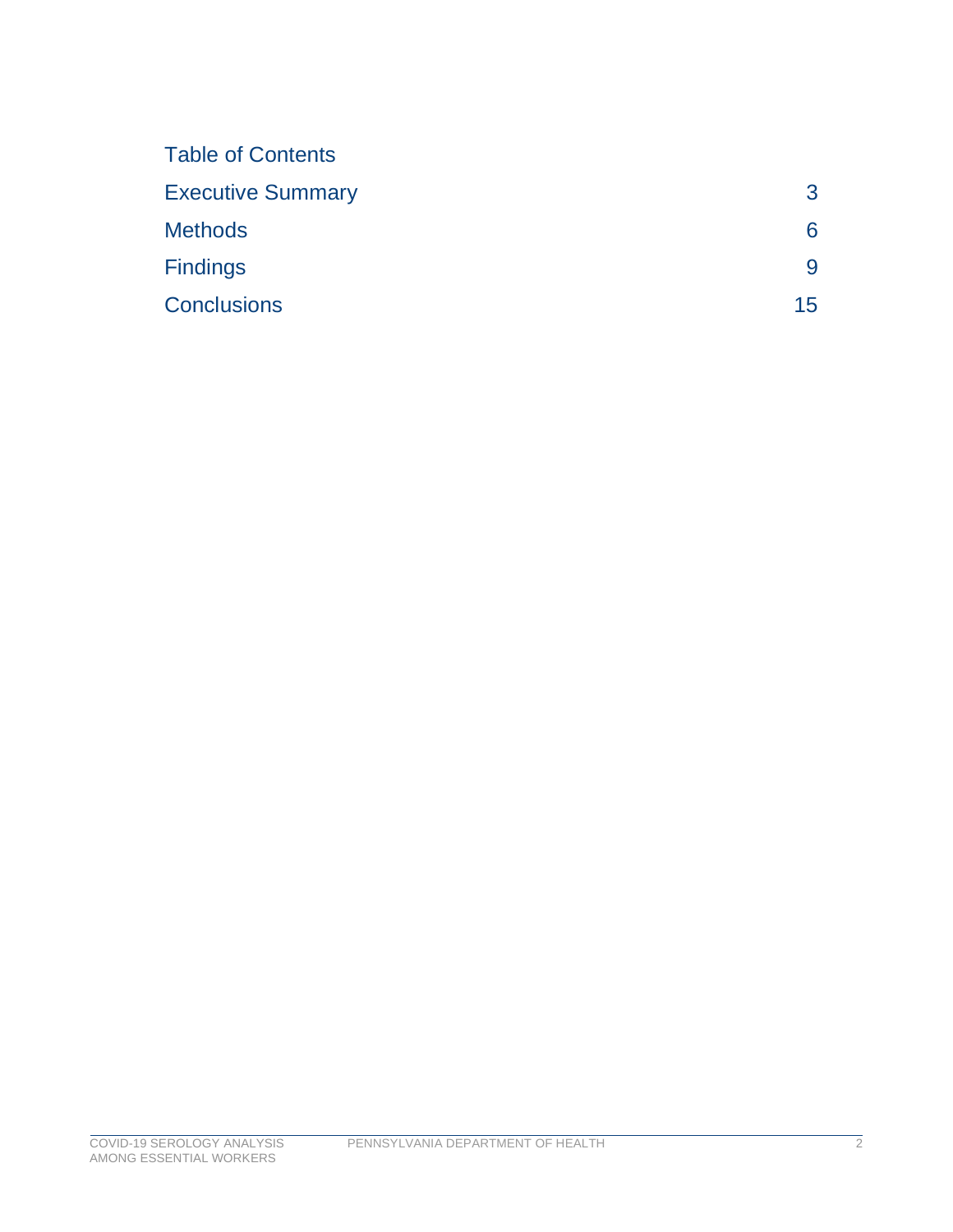# **Executive Summary**

#### *Background*

COVID-19 was first identified in Pennsylvania on March 6, 2020 and has caused widespread transmission over multiple waves ever since. The initial wave of the pandemic in the spring of 2020 heavily affected residents and staff in long-term care facilities and healthcare personnel working in acute care settings where COVID-19 patients presented for evaluation and care. The first wave also included workers in the agricultural sector and other professions where employees worked in close proximity with each other or the public and had limited ability to work remotely and access to personal protective equipment was not uniform.

The second wave of cases began in the early fall of 2020 and included instances where several universities seeded large community outbreaks as students returned to campus and resumed academic, athletic, and social activities. The fall wave continued into the winter and recorded the highest burden of case reports since the start of the pandemic at the same time when the first vaccines became available. Vaccine administration initially focused on the long-term care environment, essential workers, and other people at higher risk for severe disease. Initial vaccination efforts, universal masking, and continued social distancing were working to decrease case counts as the winter progressed, however as warmer weather returned and vaccine supply continued to not meet demand, cases began to increase in March and April 2021 causing a significant third wave. By July of 2021 in Pennsylvania, most people seeking vaccine had received their series, case counts fell to early pandemic lows and social distancing and masking were relaxed on a wide scale. As the summer of 2021 progressed, large waves of cases predominated by variant strains spread throughout areas of the world and southern United States. Pennsylvania also experienced another large wave of cases through the late summer and fall months with these novel variant strains. During the first week of January 2022, Pennsylvania experienced the highest number of reports since the pandemic began even as booster doses of vaccine continued to be offered.

To assess ongoing risk for community spread of SARS-CoV-2, the Pennsylvania Department of Health Bureau of Epidemiology (BOE) has been tracking previous infection and response to vaccination through antibody testing and administering questionnaires among select populations of interest. The Bureau has identified workers in critical sectors unable to work remotely as a critical population to better understand previous infection rates and attitudes around vaccine uptake and infection prevention.

Pennsylvania government workers had to report for work in public worksites as part of responding to the ongoing COVID-19 public health emergency. The Pennsylvania Department of Health, Emergency Management Agency, and Governor's Office all worked on-site throughout the response and therefore had some increased risk for infection from community and workplace exposures. The Department of Health's Bureau of Laboratories (BOL) also required continuous on-site work to perform routine tests and escalated testing for COVID-19. These staff also continued to have community and workplace exposures during this period of widespread adoption of social distancing and work from home recommendations. The transportation sector was often unable to work remotely and many,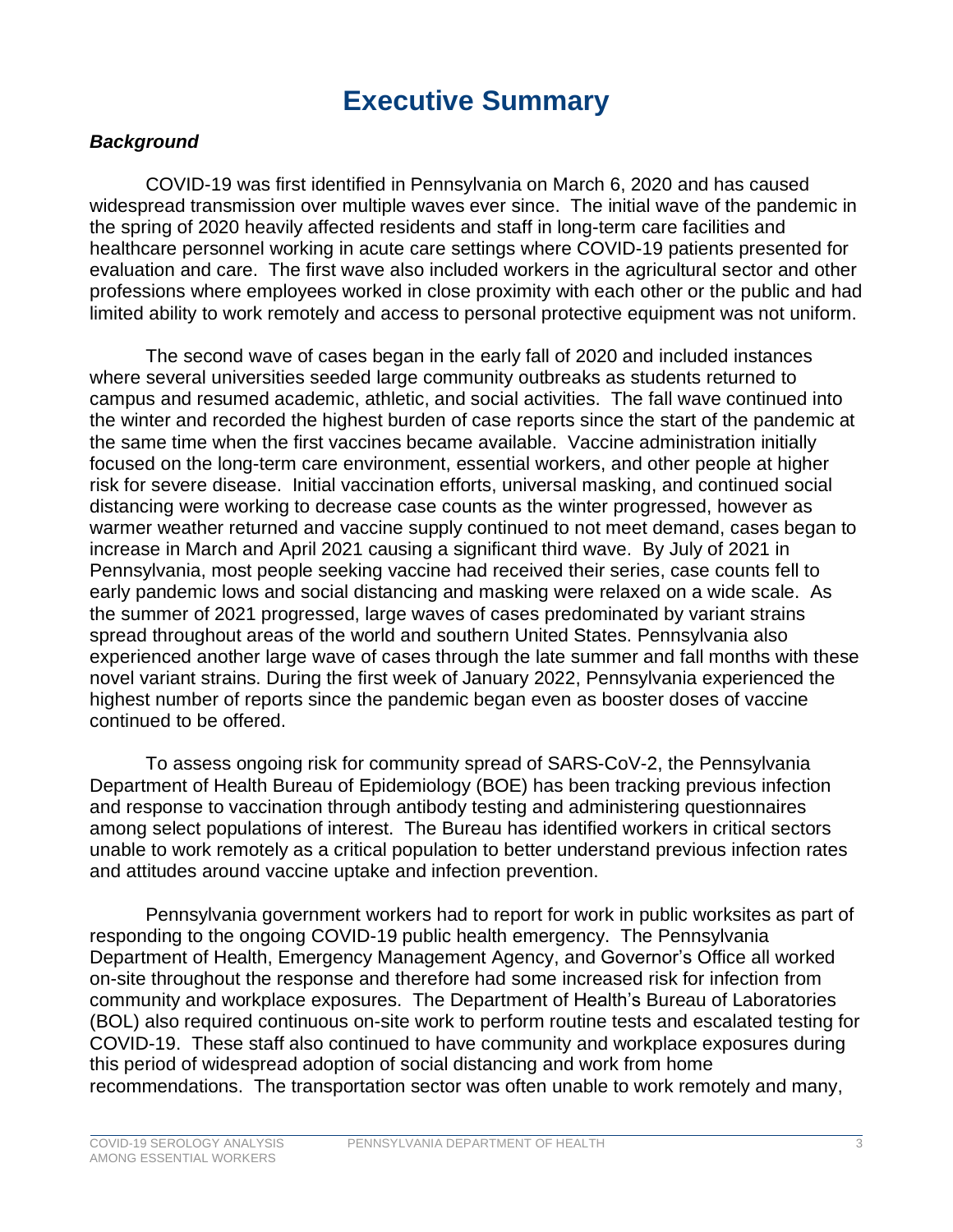by the nature of their work, had continued daily exposure to the public. This includes employees at major airports that continued operations during the pandemic.

In December of 2020, the BOE through its Serology Workgroup developed a protocol describing three main objectives to understand susceptibility among a critical workforce unable to work remotely and who have direct ongoing contact with the public to include:

- 1. Estimate the seroprevalence of SARS-CoV-2 among essential workers from a variety of settings and compare with other existing data to understand disease burden and level of protection in these groups
- 2. Identify community and work-related habits and attitudes associated with protection from infection among those without antibodies compared to those with antibodies
- 3. Track antibody levels and compare with vaccine administration histories to assess ongoing protection in a critical workforce

A full protocol for recruitment, attaining consent, sample collection, laboratory analyses, and questionnaire data collection and management was developed and received approval from the Pennsylvania Department of Health Institutional Review Board (IRB). In addition, the Serology Workgroup also engaged the Centers for Disease Control and Prevention (CDC) serology task force through the Region 3 Liaison Officer of the COVID-19 Emergency Response group to review existing literature and help refine the objectives considerate of other similar studies occurring in other states.

# *Summary of Findings*

Antibody tests were collected over a 3-month period early in 2021 when vaccine first became available. Due to this, vaccination status (defined at the time as partial, full, or unvaccinated) varied among the groups at each antibody test collection point. The test used in this study (EUROIMMUN IgG spike protein antibody) will typically result positive among people approximately 7-14 days after previous infection or vaccination. These caveats are necessary to understand when interpreting the following results.

- A total of 361 workers submitted a sample for antibody testing between January 19 and April 14, 2021. Of these, 159 (44%) were government workers where 119 were tested in January, and 40 tested in March. The remaining 202 workers (56%) were affiliated with the Philadelphia International Airport and were all tested in April.
- Among the entire cohort, 199 (55%) were unvaccinated at the time their blood was collected for antibody testing and 30 of these workers tested positive for SARS-CoV-2 antibodies estimating a previous infection rate of 15%. This is a high rate of previous infection compared to case reports for the general population during the same time period (6% – 8% state population reported as a case in PA-NEDSS) that suggests non-remote working may be associated with greater risk of infection.
- Six percent of unvaccinated government workers tested in January were positive, whereas 24% of unvaccinated transportation workers tested in April were positive. Though these transportation workers were tested later in the pandemic, the estimate of 24% positivity among those unvaccinated is considerably higher than case reports from the general public at the same time (8% of state population reported in PA-NEDSS). This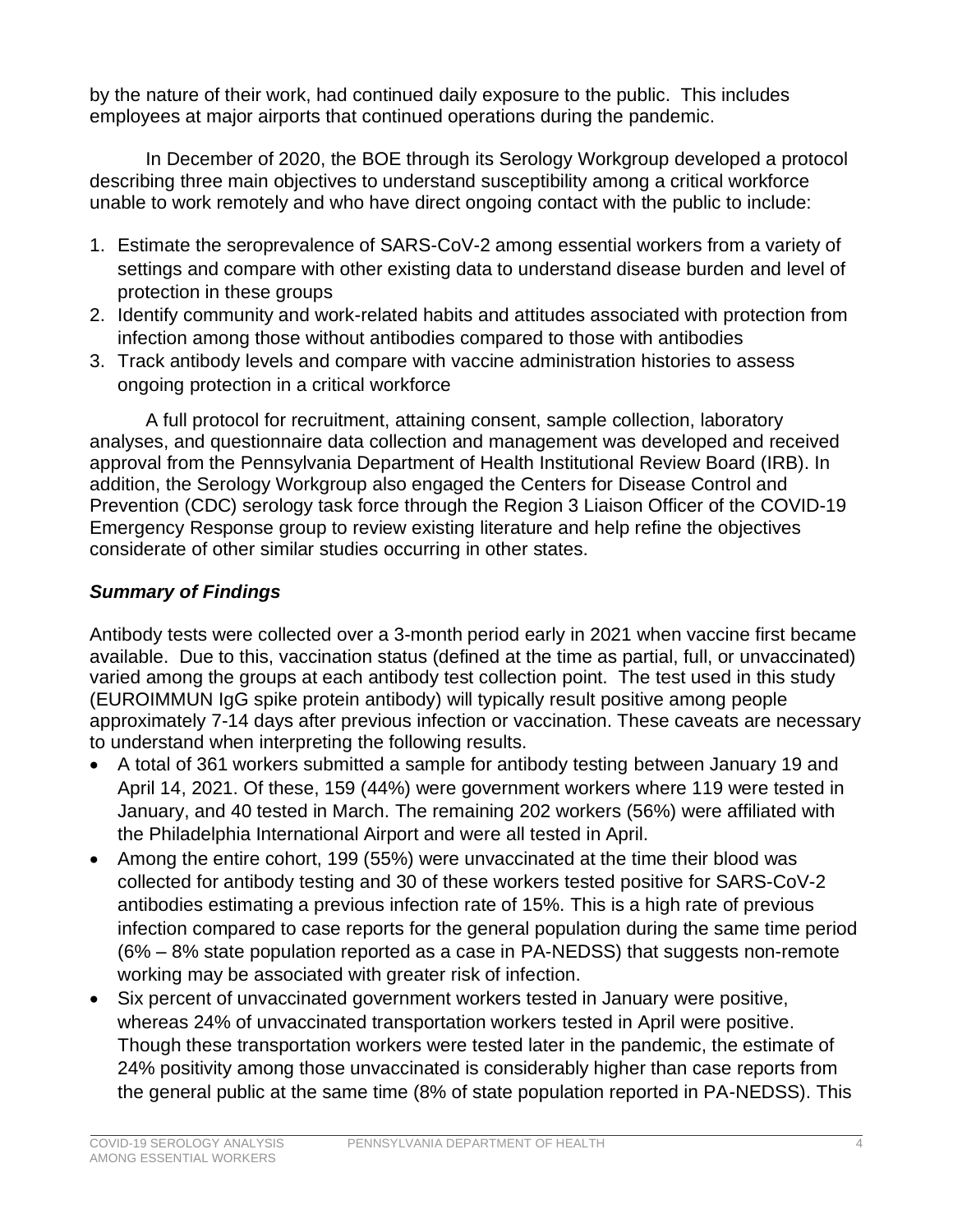difference suggests that working in the transportation sector such as at an international airport with ongoing contact with the public poses greater risk for exposure. Therefore, recommendations for prevention of transmission of respiratory viruses should consider this and be more protective for these workers.

- Among the 76 people considered fully vaccinated, all of them (100%) tested positive for antibodies suggesting high effectiveness of the vaccine in this population shortly after receiving a primary series. Among the 71 participants considered partially vaccinated, 58 (82%) tested positive for antibodies which supports good response in producing antibodies after one dose of vaccine, but also shows an additional benefit from completing a primary series.
- A total of 238 questionnaires were completed by all participants (overall response rate = 66%). Government workers completed 139 questionnaires of all questionnaires submitted (58%) while 99 transportation workers completed a questionnaire (42%).
- Since March of 2020, transportation workers were significantly more likely to work inperson more days each week than government workers (82% more than 3 days per week compared to 60% respectively), were more likely to leave their home more than 4 times per week (42% compared to 19% respectively), were more likely to use any public transportation (39% compared to 18% respectively), and traveled more than 8 times outside of Pennsylvania (28% compared to 4% respectively), potentially leading to more exposures and infections.
- By self-report, 12% of transportation workers had a known previous diagnosis of COVID-19 and 24% of unvaccinated transportation workers tested positive for antibodies indicating previous infection. This suggests that many of these workers were infected and unaware of the potential to transmit virus to co-workers and the traveling public. Surveillance testing to identify asymptomatic infected workers may be of value in the future to identify and exclude contagious persons in public work settings.
- Of the 139 unvaccinated participants, only 7% expressed true vaccine resistance, and 23% expressed hesitancy in accepting vaccine because they were either unsure or wanted to wait and see how it went for other people first. These findings suggest that many workers in this critical workforce are accepting of vaccine and only a small percentage of this workforce is averse to getting vaccinated.

These overall findings show a high rate of infection for workers that were unable to work remotely during the first year of the pandemic. Employees in the transportation sector had the highest rates of previous infection and had more community and travel-based exposures. Recommendation to control transmission for viruses similar to SARS-CoV-2 should emphasize remote working options, and stricter infection control practices while at work to protect this critical workforce.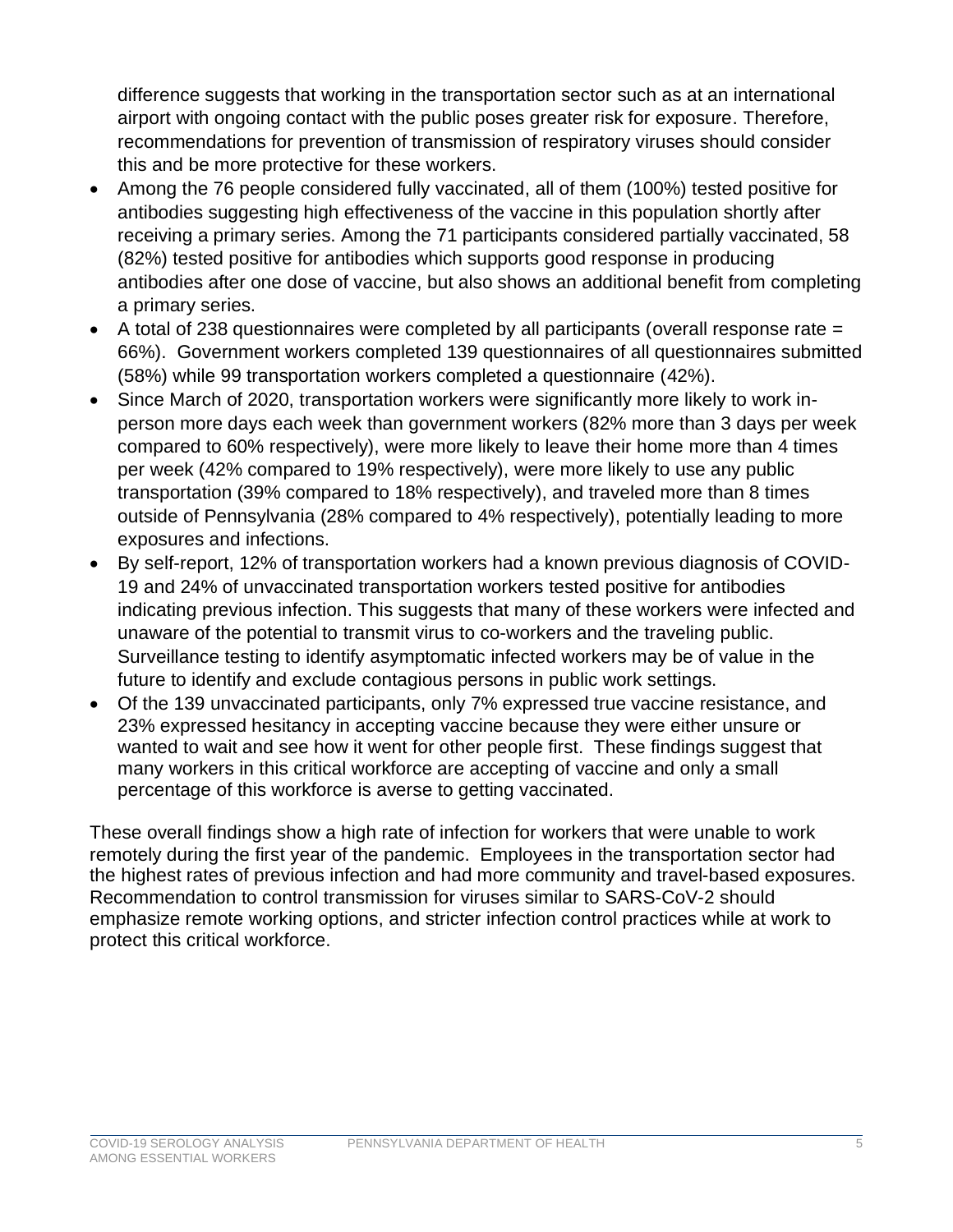# **Methods**

### *Recruitment of Agencies*

Pennsylvania Emergency Management Agency's (PEMA) headquarters served as a central hub for COVID-19 response activities and the location where DOH, PEMA, and other state and federal staff were stationed during the response. Staff reporting to the PEMA building in December 2020 were invited to participate in antibody testing. The Bureau of Laboratories, in addition to performing the testing, were also approached for inclusion to have the voluntary antibody test. Finally, existing relationships with the chief operations officer and CDC Quarantine Station officer in charge at the Philadelphia International Airport were leveraged to engage airport agencies for participation. A staff physician from the Department of Health signed and submitted the medical standing order for the antibody test using the existing account for the Bureau of Epidemiology in the BOL web-based portal.

The final list of participating agencies included:

- Governor's Office
- Pennsylvania Emergency Management Agency (PEMA)
- Pennsylvania Department of Health (DOH)
	- o Bureau of Community Health Services
	- o Bureau of Emergency Medical Services
	- o Bureau of Emergency Preparedness and Response
	- o Bureau of Epidemiology
	- o Bureau of Laboratories
- Philadelphia International Airport
	- o Transportation Security Administration
	- o CDC Quarantine Station
	- o Customs and Border Protection
	- o Airport Operations and the Marketplace
	- o American Airlines

### *Participant Recruitment and Consent*

All staff identified through the above listed agencies were eligible to participate in the study. Recruitment was done in partnership with agency leadership who issued email invitations to staff that included a QR (Quick Response) code that linked to an online questionnaire through Microsoft™ Forms where people could self-register for the antibody test 2-3 weeks before the scheduled blood collection activities. Registered staff received instructions on blood collection clinic details over email and flyers were posted on the day of sampling to invite additional people to participate. Participant consent forms were issued and signed on-site prior to enrollment. In addition to collecting consent to participate in the study, these forms also collected participant contact information, date of birth, gender, and race/ethnicity. Consent forms and study protocols were approved by the Department's IRB.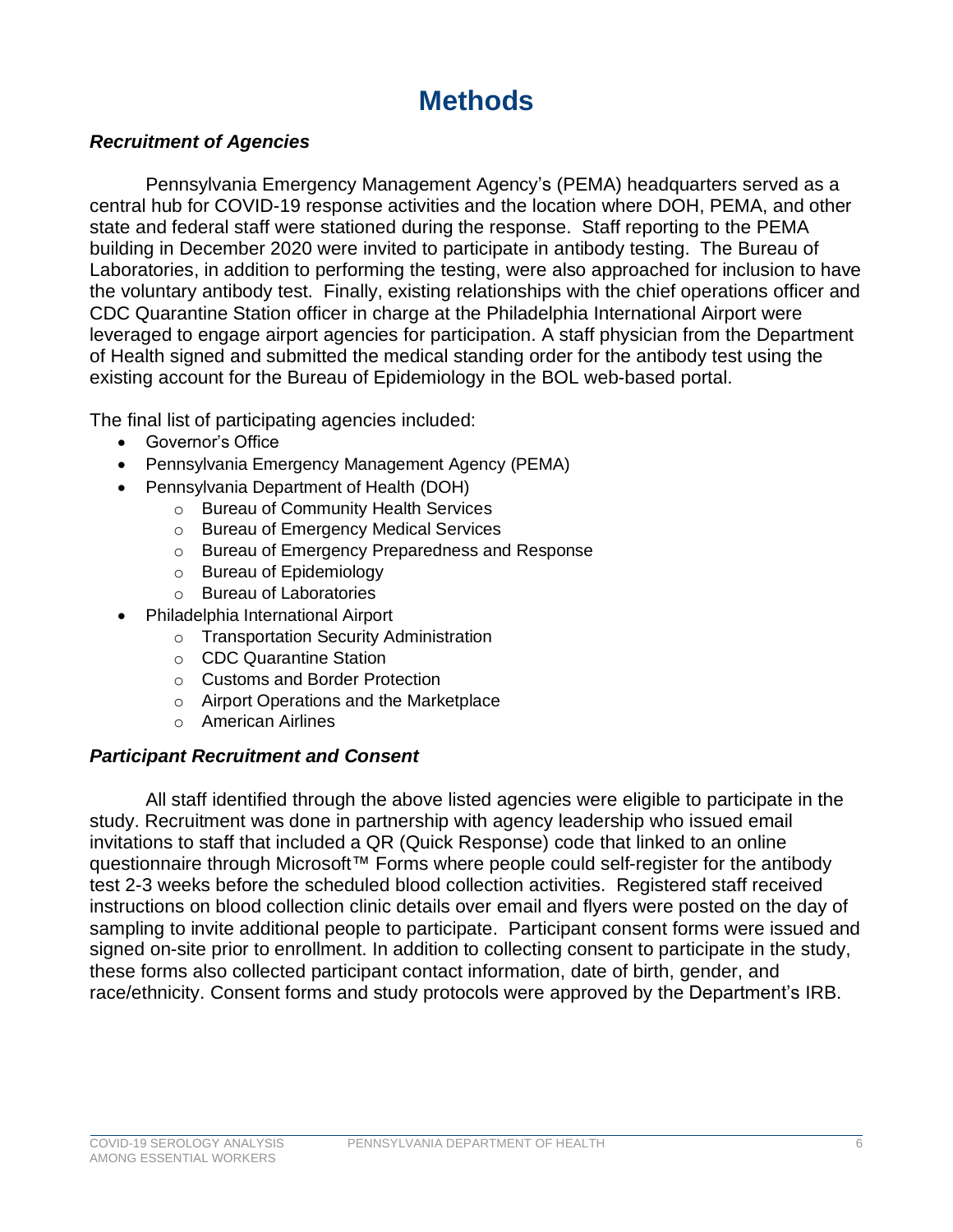#### *Data Collection, Sample Collection and Results Management*

Multiple separate blood collection activities were scheduled for each of the cohorts. DOH/PEMA/Governor's Office blood collection was conducted at the PEMA Headquarters building on January 19, 2021. The BOL staff cohort had their blood collection on site at the laboratory in Exton on March 25, 2021. Agency staff associated with the Philadelphia International Airport had their blood collected over a 2-day operation in a staff training room within the airport security perimeter on April 13 and 14, 2021. Volume of participants who preregistered was used to develop the blood collection field team structure on each day. Registration, line management and specimen processing staff were provided by the Epidemiology Research Associates from the Northeast, South Central, and Southeast District Offices, PEMA and other DOH employees. Nurse phlebotomists were provided by a staff augmentation agency GHR (General Healthcare Resources). Overall medical direction was provided on site by the BOE COVID-19 Medical Epidemiologist at all operations.

Once consent was completed and participants were enrolled in the study, staff collected information about participants' COVID-19 vaccine history (dates of dose(s), and product) by asking to see their vaccination card or by self-report. These data were recorded by research staff on paper and were later entered into an Excel document. After vaccine history was attained, a blood draw was taken for the detection of SARS-CoV-2 IgG antibodies in serum. All samples were centrifuged within 2 hours of collection on site, refrigerated, and delivered to BOL within 40 hours after collection. Samples were processed using the EUROIMMUN Anti-SARS-CoV-2 enzyme-linked immunosorbent assay (ELISA) to detect IgG antibodies to spike protein.

Results of the antibody tests were distributed over secure email to all participants or delivered directly in staff mailboxes using paper letters if the facility preferred this method. Results were delivered with an updated fact sheet and an invitation to speak to the COVID-19 Medical Epidemiologist over defined office hours if there were questions about how to interpret their results. Individuals who were unable to access their results were referred by agency leadership or reached out directly to the dedicated resource account for this study. Finally, a link to an online 30-item questionnaire (hosted on Microsoft™ Forms) was also distributed to all participants within the secure email results communication or issued on paper at the blood collection clinic for walk in participants when appropriate. This questionnaire collected information on behaviors, perceptions, and attitudes that may impact risk of contracting COVID-19. Reminder emails were sent two weeks later to encourage more participants to complete the questionnaire.

### *Statistical Analysis*

Questionnaire data, laboratory data, and participant registration data were cleaned and analyzed in SAS Enterprise Guide, version 88.1 software (SAS Institute Inc., Cary, NC, USA). Data were summarized by participant type (government employee or transportation employee) and summary statistics presented. To assess the impact of vaccination on serology results, serology results were further stratified by vaccination status and participant type. Participants were considered fully vaccinated if they met the CDC criteria of being fully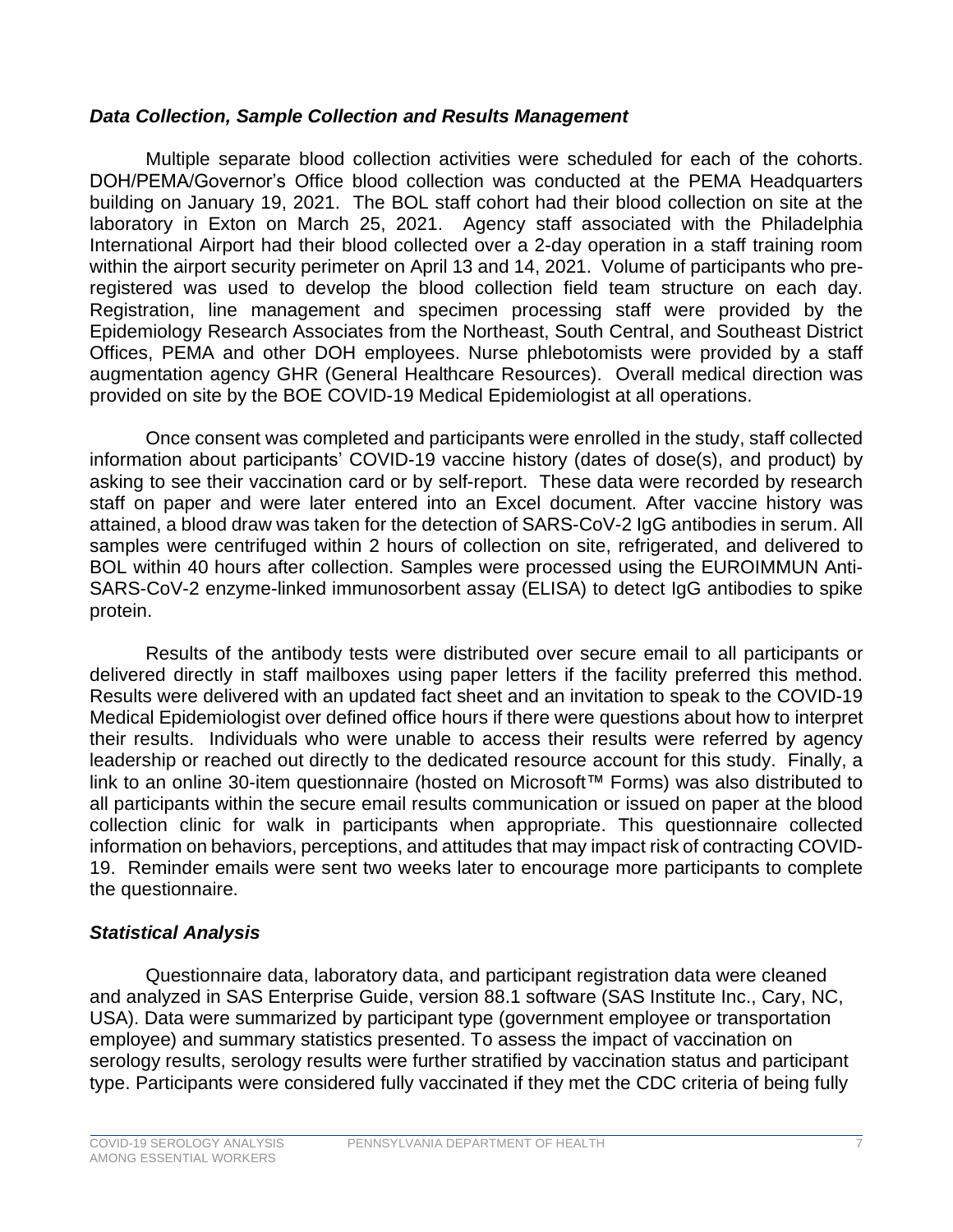vaccinated (at least 14 days past the completion of a full vaccine series at the time samples were collected). Participants were considered partially vaccinated if they received 1 dose of a 2 dose vaccine series at least 7 days prior to submitting a sample and were considered unvaccinated if they received no vaccine doses or 1 dose of a 2 dose series less than 7 days prior to submitting a sample. Differences in survey data collected among government and transportation employees were assessed using chi-square or Fisher's exact tests for categorical variables and Kruskal-Wallis tests for continuous variables.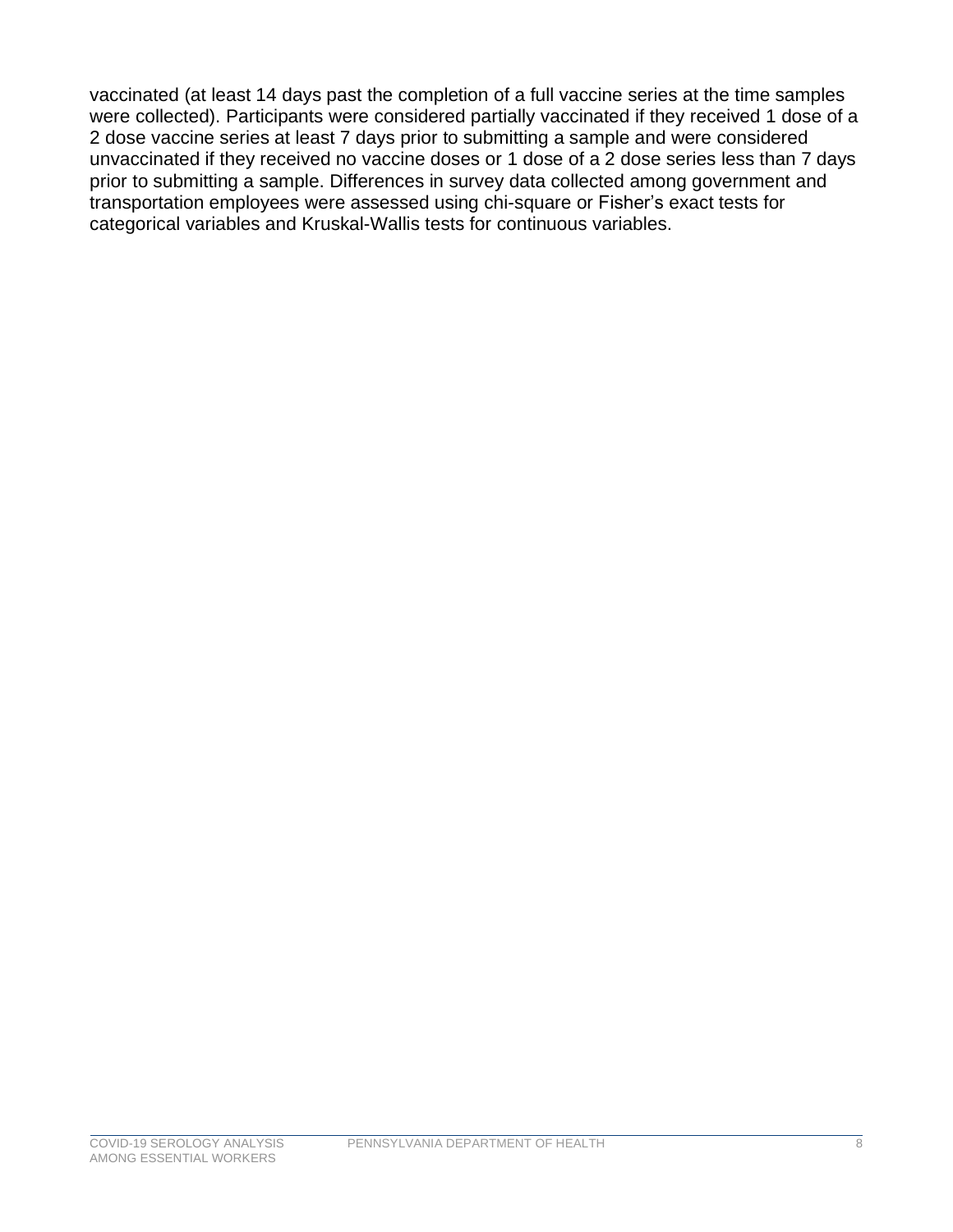# **Findings**

### *Demographics, Serology, and Vaccination Data by Participant Type*

Table 1 summarizes demographic data, serology results, and vaccination data collected among essential worker participants. A total of 361 essential workers submitted a serology sample as a part of this study. This includes 159 government employees and 202 transportation employees. In addition, 238 (65.9%) participants submitted a completed questionnaire, 87% of all government workers and 49% of all transportation workers.

Among samples collected, which included both unvaccinated and vaccinated workers, 29% of government employees and 58% of transportation employees tested positive for SARS-CoV-2 antibodies. A total of 3 participants (1 government employee and 2 transportation employees) tested borderline. Twenty-one percent of government employees and 23% of transportation employees, were fully vaccinated at the time they submitted samples and an additional 9% of government employees and 29% of transportation employees were partially vaccinated. The most common vaccine received by fully or partially vaccinated government employees was the Moderna vaccine (86%) followed by the Pfizer vaccine (14%). The most common vaccine received by fully or partially vaccinated transportation employees was the Pfizer vaccine (59%) followed by the Moderna vaccine (38%). A total of 4 participants (all transportation employees) received the Johnson and Johnson vaccine.

Across both sites, the majority of participants were white (71%) and non-Hispanic (86%). Participants ranged in age from 23-74 years. Over half of government employee participants were female (52%) while over half of transportation employee participants were male (59%).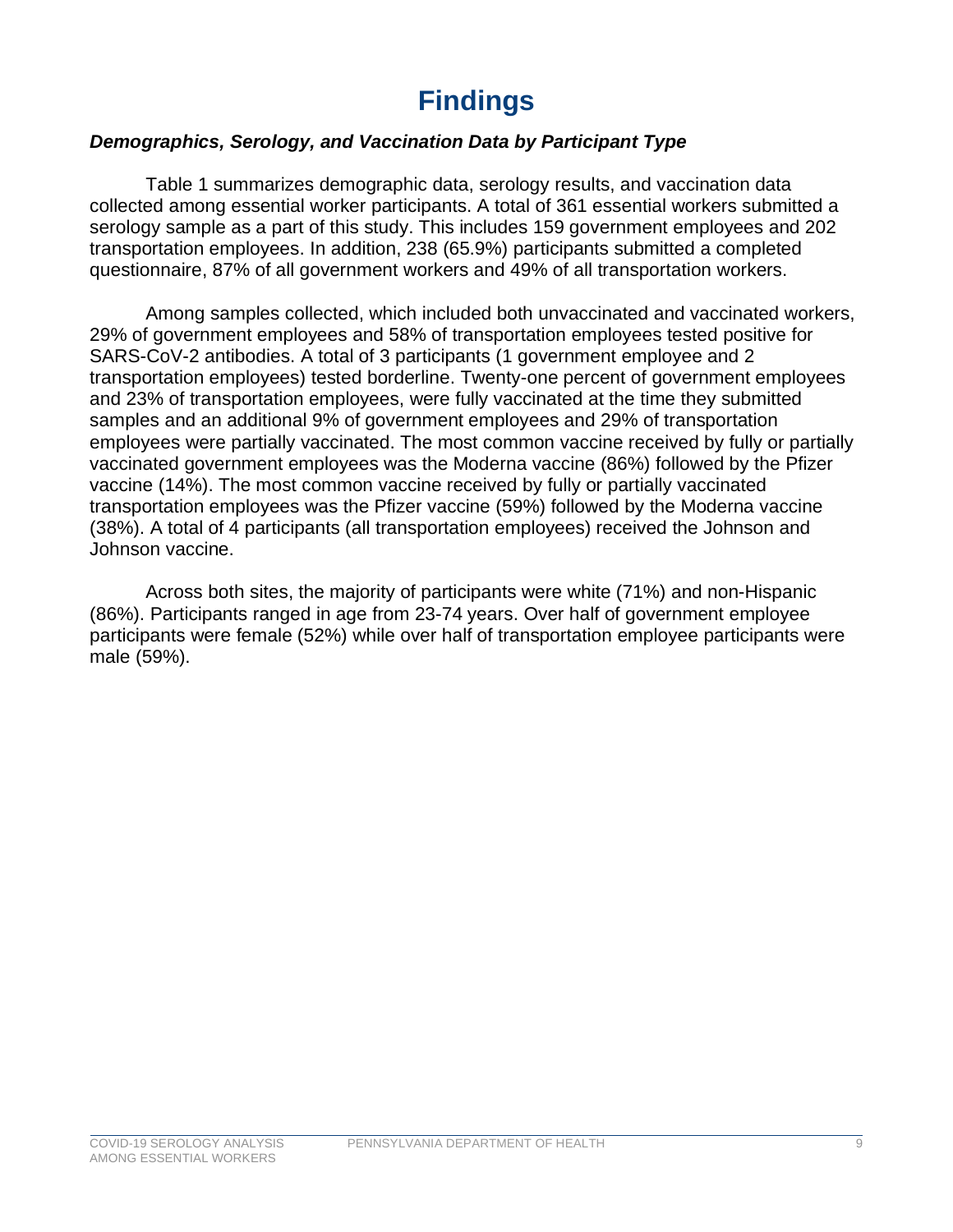| rabic 1. Demographics, Ocrology, and vaccination Data by Farticipant Type                                                                    | <b>Government</b><br><b>Employees</b> | <b>Transportation</b><br><b>Employees</b> | <b>Total</b> |
|----------------------------------------------------------------------------------------------------------------------------------------------|---------------------------------------|-------------------------------------------|--------------|
| <b>Collection Dates</b>                                                                                                                      | 1/19/2021, 3/25/2021                  | 4/13/2021, 4/14/2021                      |              |
| <b>Total Participants</b>                                                                                                                    | 159                                   | 202                                       | 361          |
| <b>Total Questionnaires Completed</b><br>(% completed among those who<br>submitted samples)                                                  | 139 (87%)                             | 99 (49%)                                  | 238 (66%)    |
| <b>Serology Results, N (%):</b>                                                                                                              |                                       |                                           |              |
| <b>Positive</b>                                                                                                                              | 47 (29%)                              | 119 (58%)                                 | 166 (46%)    |
| <b>Negative</b>                                                                                                                              | 111 (70%)                             | 81 (40%)                                  | 192 (53%)    |
| <b>Borderline</b>                                                                                                                            | $1$ (<1%)                             | 2(2%)                                     | 3(1%)        |
| Vaccination Status, N (%): <sup>1</sup>                                                                                                      |                                       |                                           |              |
| <b>Fully Vaccinated</b>                                                                                                                      | 30 (21%)                              | 46 (23%)                                  | 76 (22%)     |
| <b>Partially Vaccinated</b>                                                                                                                  | 13 (9%)                               | 58 (29%)                                  | 71 (21%)     |
| <b>Unvaccinated</b>                                                                                                                          | 101 (70%)                             | 98 (48%)                                  | 199 (58%)    |
| Vaccine Received, N (%) (among fully or partially vaccinated): <sup>2</sup>                                                                  |                                       |                                           |              |
| <b>Pfizer</b>                                                                                                                                | 5 (14%)                               | 61 (59%)                                  | 66 (47%)     |
| Moderna                                                                                                                                      | 31 (86%)                              | 39 (38%)                                  | 70 (50%)     |
| J & J                                                                                                                                        | $0(0\%)$                              | 4(4%)                                     | 4(3%)        |
| Gender, N (%):                                                                                                                               |                                       |                                           |              |
| Female                                                                                                                                       | 82 (52%)                              | 82 (41%)                                  | 164 (45%)    |
| <b>Male</b>                                                                                                                                  | 77 (48%)                              | 120 (59%)                                 | 197 (55%)    |
| Other                                                                                                                                        | $0(0\%)$                              | $0(0\%)$                                  | $\Omega$     |
| Race, N (%): <sup>3</sup>                                                                                                                    |                                       |                                           |              |
| White                                                                                                                                        | 131 (86%)                             | 120 (60%)                                 | 251 (71%)    |
| <b>Black</b>                                                                                                                                 | 4(3%)                                 | 64 (32%)                                  | 68 (19%)     |
| Asian                                                                                                                                        | 11 (7%)                               | 7(3%)                                     | 18 (5%)      |
| <b>Other</b>                                                                                                                                 | 7(4%)                                 | 8(4%)                                     | 15 (4%)      |
| Ethnicity, N (%): <sup>4</sup>                                                                                                               |                                       |                                           |              |
| <b>Hispanic</b>                                                                                                                              | 5(10%)                                | 7(22%)                                    | 12 (14%)     |
| Non-Hispanic                                                                                                                                 | 47 (90%)                              | 25 (72%)                                  | 72 (86%)     |
| <b>Age Median (Median):</b><br>$1$ Missing: N 45, $2$ Missing: N $\overline{z}$ , $\overline{3}$ Missing: N 0, $\overline{4}$ Missing: N 077 | 49 (23-74)                            | 48 (25-74)                                | 49 (23-74)   |

### **Table 1. Demographics, Serology, and Vaccination Data by Participant Type**

<sup>1</sup> Missing: N=15; <sup>2</sup> Missing: N=7; <sup>3</sup> Missing: N=9; <sup>4</sup> Missing: N=277

### *Serology Results by Vaccination Status*

Table 2 summarizes serology results by vaccination status and participant type. All participants who were fully vaccinated tested positive for SARS-CoV-2 antibodies and 82% of partially vaccinated participants tested positive for SARS-CoV-2 antibodies. Among those who were not vaccinated, 85% did not test positive for SARS-CoV-2 antibodies.

There was a total of 199 unvaccinated participants from both government workers and transportation workers and among these 30 (15%) tested positive for antibodies. A total of 24 (80%) of these individuals were transportation employees and 6 (20%) of these were government employees. A total of 17 of these individuals completed a questionnaire to gather additional information on previous COVID-19 infection and exposures. Among those who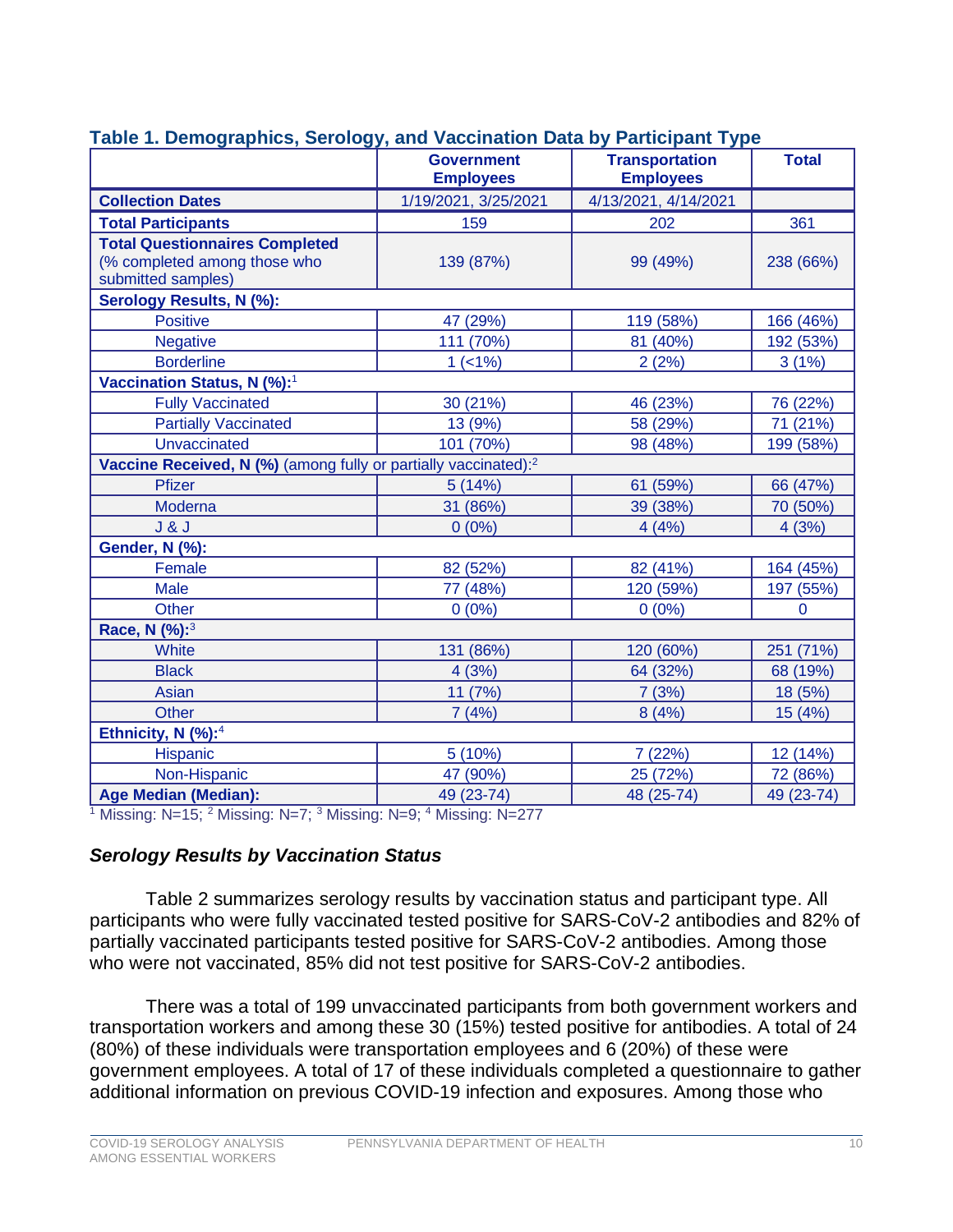completed a questionnaire, a total of 10 (59%) reported being previously infected with COVID-19 and 9 (53%) reported being a close contact of someone with COVID-19.

| rapid 2. Octobyly hoodito by vabolito oldido dha rambolpant rypo |                         |                         |                             |                     |
|------------------------------------------------------------------|-------------------------|-------------------------|-----------------------------|---------------------|
| <b>Study Sites</b>                                               | <b>Serology Results</b> | <b>Fully Vaccinated</b> | <b>Partially Vaccinated</b> | <b>Unvaccinated</b> |
| <b>Government</b>                                                | <b>Positive</b>         | 30 (100%)               | 9(69%)                      | 6(6%)               |
| <b>Employees</b>                                                 | <b>Negative</b>         | $0(0\%)$                | 4(31%)                      | 94 (93%)            |
|                                                                  | <b>Borderline</b>       | $0(0\%)$                | $0(0\%)$                    | $1(1\%)$            |
| <b>Transportation</b>                                            | <b>Positive</b>         | 46 (100%)               | 49 (84%)                    | 24 (24%)            |
| <b>Employees</b>                                                 | <b>Negative</b>         | $0(0\%)$                | 8(14%)                      | 73 (74%)            |
|                                                                  | <b>Borderline</b>       | $0(0\%)$                | (2%)                        | $1(1\%)$            |
| <b>All Essential</b>                                             | <b>Positive</b>         | 76 (100%)               | 58 (82%)                    | 30 (15%)            |
| <b>Workers</b>                                                   | <b>Negative</b>         | $0(0\%)$                | 12 (17%)                    | 167 (84%)           |
|                                                                  | <b>Borderline</b>       | $0(0\%)$                | $1(1\%)$                    | 2(1%)               |

### **Table 2. Serology Results by Vaccine Status and Participant Type**<sup>1</sup>

<sup>1</sup> Percentages are calculated within vaccination group (i.e., the percentage who had that serology result within each vaccination category). Missing: N=15.

#### *Questionnaire Data Summary*

Across both sites a total of 238 participants (66%) completed an online questionnaire. Government workers completed 139 questionnaires of all questionnaires submitted (58%) while 99 transportation workers completed a questionnaire (42%). Among all participants who completed a questionnaire, 25 (11%) had previously been diagnosed with COVID-19 and 76 (32%) had been a close contact of someone who was previously diagnosed with COVID-19 and had to quarantine. A total of 26 (11%) participants had a household member who had previously been diagnosed with COVID-19. Twelve transportation workers reported a previous COVID-19 diagnosis (12%), and 36 (37%) reported having a close contact requiring quarantine.

Among the 238 participants who completed a questionnaire, most reported that they work 5 days per week (n=135, 57%) and reported leaving home at least 2 times per week (n=188, 79%) and that they "always" wear a mask while at work (n=184, 77%). However, only 50% reported that they "always" maintain social distance while at work (n=119) and washing their hands at least 5 times per day (n=206, 87%). A total of 128 participants (54%) reported that they knew someone who had died of COVID-19. Transportation workers worked inperson more days each week than government workers (82% more than 3 days per week compared to 60% respectively), were more likely to leave their home more than 4 times per week (42% compared to 19% respectively), were more likely to use any public transportation (39% compared to 18% respectively).

Most participants reported that they did not travel outside of the United States (n=222, 93%) but that they traveled outside of Pennsylvania 1-3 times since March 2020 (n=109, 46%), and 28% of transportation workers reported that they traveled outside of Pennsylvania more than 8 times compared to 4% of government workers. Over 60% (n=146) reported that they have at least one pre-existing health condition and 58% reported that they wear glasses at work (n=139). The median number of individuals that participants shared a household with is 2. The median number of household members <18 years of age is 0. The median number of household members >/= 65 years is also 0.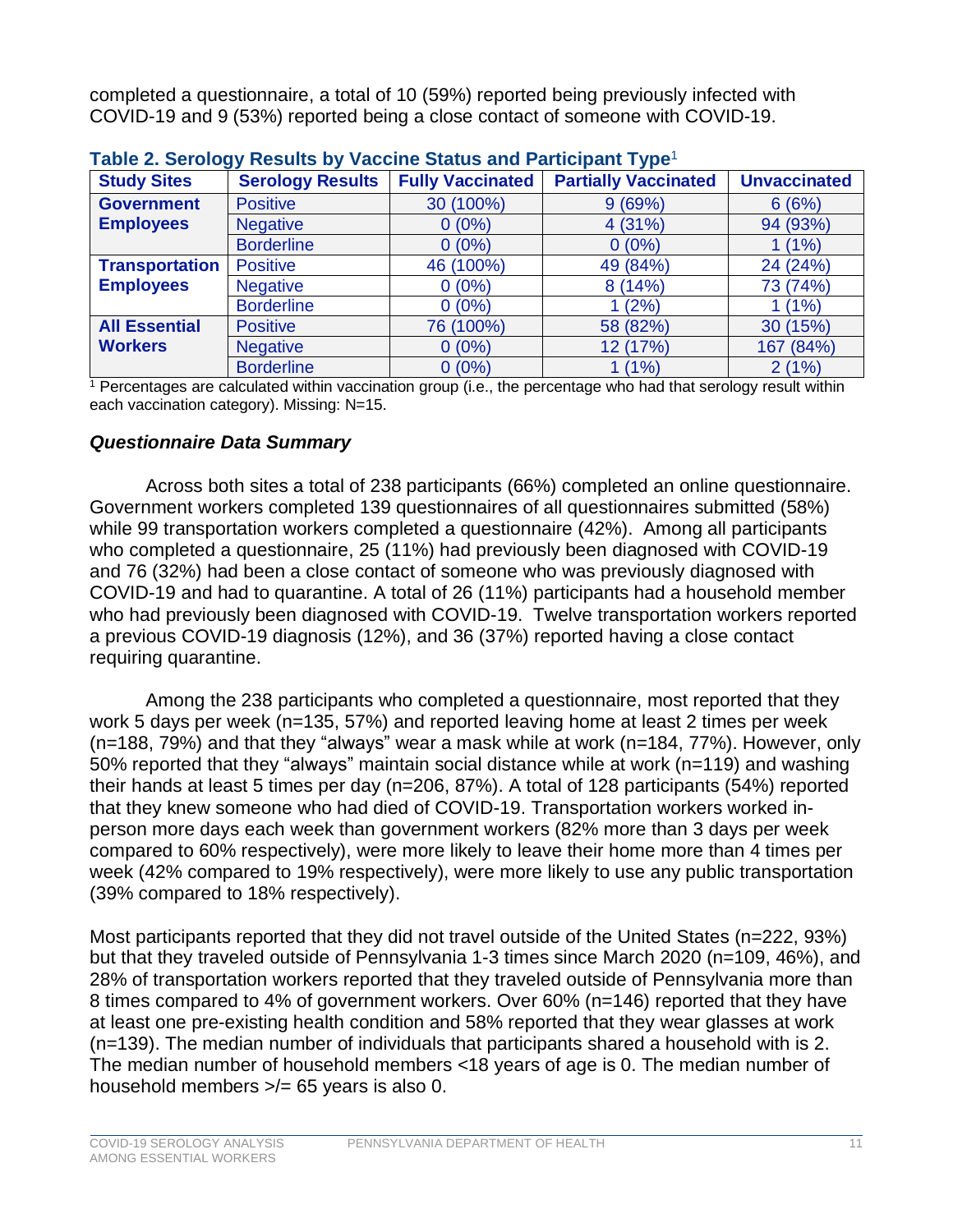A total of 43 (18%) participants reported any hesitancy towards receiving the vaccine. These include participants who selected one of the following responses when asked to select the statement that described their current attitudes towards the COVID-19 vaccine: "I don't want to get the vaccine.", "I'd like to wait and see how it goes for other people first before I get it.", "It was offered to me and I declined.", and "I'm really not sure."

|                                                                                             | <b>Transportation</b><br><b>Government</b><br><b>Employees</b><br><b>Employees</b> |                      | <b>Total</b> | $p$ -value $8$ |
|---------------------------------------------------------------------------------------------|------------------------------------------------------------------------------------|----------------------|--------------|----------------|
| <b>Collection Dates</b>                                                                     | 1/19/2021, 3/25/2021                                                               | 4/13/2021, 4/14/2021 |              |                |
| <b>Total Participants</b>                                                                   | 159                                                                                | 202<br>361           |              |                |
| <b>Total Questionnaires Completed</b><br>(% completed among those who<br>submitted samples) | 139 (87%)                                                                          | 99 (49%)             | 238 (66%)    |                |
| Previous known COVID-19 diagnosis,<br>$N$ (%) <sup>1</sup>                                  | 13 (9%)                                                                            | 12 (12%)             | 25 (11%)     | 0.08           |
| <b>Previously hospitalized for COVID-19,</b><br>N(%)                                        | $0(0\%)$                                                                           | $0(0\%)$             | $0(0\%)$     | <b>NA</b>      |
| Previous close contact, N (%) <sup>2</sup>                                                  | 40 (29%)                                                                           | 36 (37%)             | 76 (32%)     | 0.43           |
| <b>Household member previously</b><br>diagnosed with COVID-193                              | 13 (10%)                                                                           | 13 (14%)             | 26 (11%)     | 0.29           |
| Days of in-person work per week <sup>1</sup>                                                |                                                                                    |                      |              |                |
| 0 days a week (fully remote)                                                                | 7(5%)                                                                              | $0(0\%)$             | 7(3%)        | < 0.001        |
| Less than 1 day a week                                                                      | 13 (9%)                                                                            | 3(3%)                | 16 (7%)      |                |
| 1 day a week                                                                                | 6(4%)                                                                              | 2(2%)                | 8(3%)        |                |
| 2 days a week                                                                               | 16 (12%)                                                                           | 6(6%)                | 22 (9%)      |                |
| 3 days a week                                                                               | 13 (9%)                                                                            | 7(7%)                | 20 (8%)      |                |
| 4 days a week                                                                               | 6(4%)                                                                              | 15 (15%)             | 21 (9%)      |                |
| 5 days a week                                                                               | 72(52%)                                                                            | 63 (64%)             | 135 (57%)    |                |
| More than 5 days a week                                                                     | 6(4%)                                                                              | 2(2%)                | 8(3%)        |                |
| Frequency of mask wearing mask at work, N (%): <sup>4</sup>                                 |                                                                                    |                      |              |                |
| <b>Always</b>                                                                               | 101 (73%)                                                                          | 83 (86%)             | 184 (78%)    | 0.06           |
| <b>Sometimes</b>                                                                            | 32 (23%)                                                                           | 11 (11%)             | 43 (18%)     |                |
| Rarely                                                                                      | 2(1%)                                                                              | 1(1%)                | 3(1%)        |                |
| Does not apply to me                                                                        | 4(3%)                                                                              | $1(1\%)$             | 5(2%)        |                |
| Frequency of social distancing at work, N (%):                                              |                                                                                    |                      |              |                |
| <b>Always</b>                                                                               | 68 (49%)                                                                           | 51 (52%)             | 119 (50%)    | 0.52           |
| <b>Sometimes</b>                                                                            | 62 (45%)                                                                           | 42 (42%)             | 104 (44%)    |                |
| <b>Rarely</b>                                                                               | 6(4%)                                                                              | 6(6%)                | 12 (5%)      |                |
| Does not apply to me                                                                        | 3(2%)                                                                              | $0(0\%)$             | 3(1%)        |                |
| <b>Job Responsibilities involve direct</b><br>patient care, N(%): <sup>5</sup>              | 2(3%)                                                                              | <b>NA</b>            | 2(1%)        | <b>NA</b>      |
| Frequency of leaving home per week, N (%):                                                  |                                                                                    |                      |              |                |
| <b>Never</b>                                                                                | 3(2%)                                                                              | 3(3%)                | 6(3%)        | < 0.001        |
| 1 time                                                                                      | 34 (24%)                                                                           | 10 (10%)             | 44 (18%)     |                |
| 2 to 4 times                                                                                | 76 (55%)                                                                           | 44 (44%)             | 120 (50%)    |                |
| More than 4 times                                                                           | 26 (19%)                                                                           | 42 (42%)             | 68 (29%)     |                |

### **Table 3. Questionnaire Data Summary**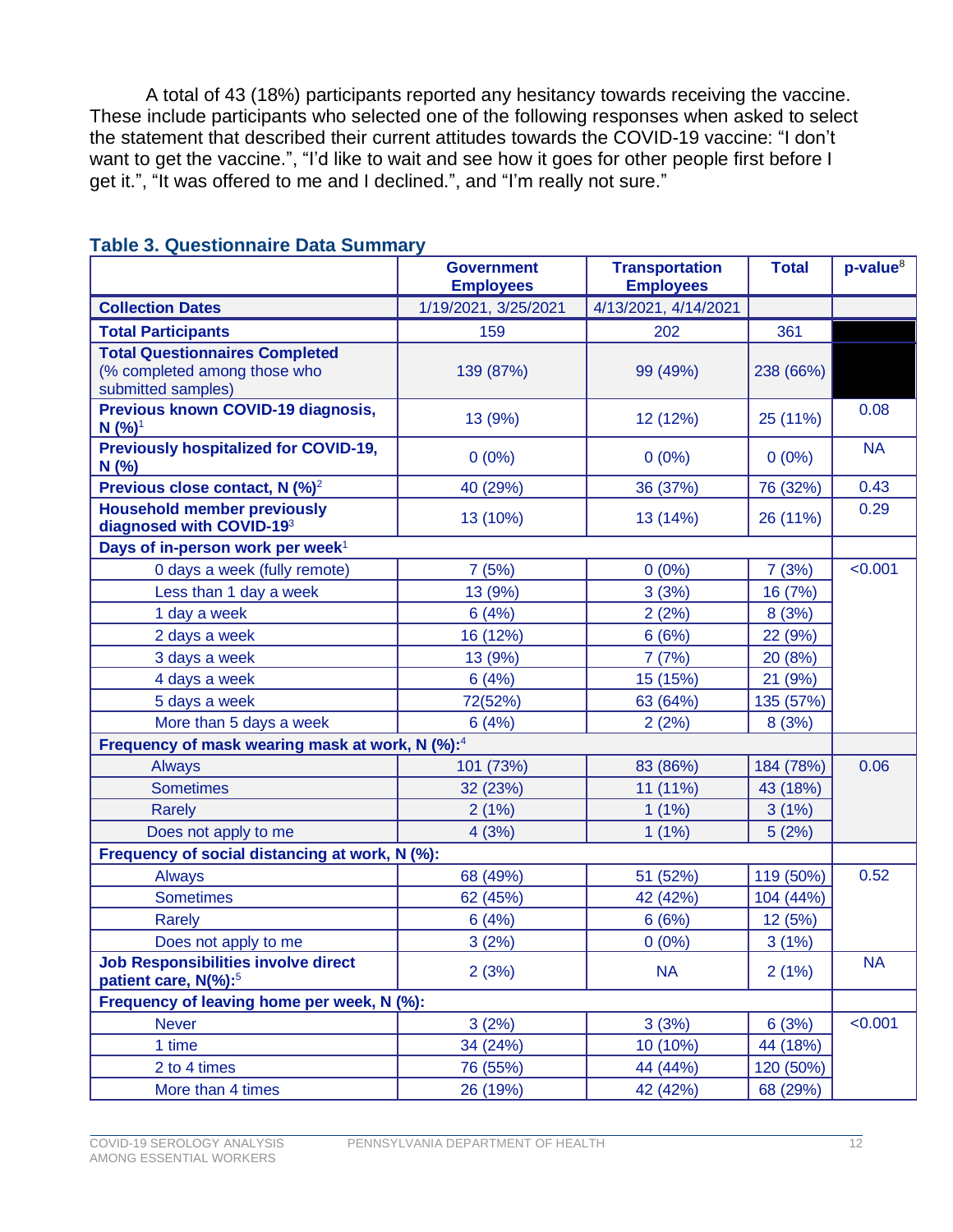|                                                                                      | <b>Government</b><br><b>Employees</b> | <b>Transportation</b><br><b>Employees</b> | <b>Total</b> | $p$ -value $8$ |
|--------------------------------------------------------------------------------------|---------------------------------------|-------------------------------------------|--------------|----------------|
| <b>Collection Dates</b>                                                              | 1/19/2021, 3/25/2021                  | 4/13/2021, 4/14/2021                      |              |                |
| Frequency of handwashing per day, N (%):                                             |                                       |                                           |              |                |
| 1-4 times                                                                            | 17 (12%)                              | 15 (15%)                                  | 32 (13%)     | < 0.001        |
| 5-10 times                                                                           | 76 (55%)                              | 33 (33%)                                  | 109 (46%)    |                |
| More than 10 times                                                                   | 46 (33%)                              | 51 (52%)                                  | 97 (41%)     |                |
| Knows someone who has died of<br><b>COVID-19, N (%)</b>                              | 63 (45%)                              | 65 (66%)                                  | 128 (54%)    | 0.002          |
| Travel outside of USA since March 2020, N (%) <sup>2</sup>                           |                                       |                                           |              |                |
| <b>Never</b>                                                                         | 131 (96%)                             | 91 (95%)                                  | 222 (95%)    | 0.11           |
| Once                                                                                 | 5(4%)                                 | 2(2%)                                     | 7(3%)        |                |
| More than once                                                                       | $0(0\%)$                              | 3(3%)                                     | 3(1%)        |                |
| Travel outside of Pennsylvania since March 2020, N (%) <sup>2</sup>                  |                                       |                                           |              |                |
| <b>Never</b>                                                                         | 50 (37%)                              | 21 (22%)                                  | 71 (30%)     | < 0.001        |
| 1-3 times                                                                            | 71 (52%)                              | 38 (40%)                                  | 109 (47%)    |                |
| 4-7 times                                                                            | 10 (7%)                               | 10 (10%)                                  | 20 (8%)      |                |
| 8 or more times                                                                      | 5(4%)                                 | 27 (28%)                                  | 32 (14%)     |                |
| At least one pre-existing health<br>condition, N (%)                                 | 86 (62%)                              | 60 (61%)                                  | 146 (61%)    | 0.84           |
| Wears glasses, $N$ (%) <sup>1</sup>                                                  | 86 (62%)                              | 53 (53%)                                  | 139 (59%)    | 0.18           |
| Number living in household, Median<br>$(Range)^7$                                    | $2(0-30)$                             | $3(0-9)$                                  | $2(0-30)$    | 0.12           |
| Number living in household who are<br>children (<18), Median (Range) $3$             | $0(0-10)$                             | $0(0-3)$                                  | $0(0-10)$    | 0.28           |
| Number living in household who are<br>over 65 years old, Median (Range) <sup>6</sup> | $0(0-2)$                              | $0(0-3)$                                  | $0(0-3)$     | 0.24           |
| Travel via any public transit since<br>March 2020, N (%)                             | 25 (18%)                              | 39 (39%)                                  | 64 (27%)     | < 0.001        |
| Current attitudes towards vaccine, N (%)                                             |                                       |                                           |              |                |
| I received one dose already.                                                         | 36 (26%)                              | 12 (12%)                                  | 48 (20%)     | < 0.001        |
| I received two doses already.                                                        | 33 (24%)                              | 50 (51%)                                  | 83 (35%)     |                |
| I will get the vaccine as soon as it<br>is offered to me.                            | 51 (37%)                              | 13 (13%)                                  | 64 (27%)     |                |
| I don't want to get the vaccine.                                                     | 3(2%)                                 | 5(5%)                                     | 8(3%)        |                |
| I'd like to wait and see how it<br>goes for other people first before I<br>get it.   | 7(5%)                                 | 13 (13%)                                  | 20 (8%)      |                |
| It was offered to me and I<br>declined.                                              | $0(0\%)$                              | 1(1%)                                     | $1( < 1\%)$  |                |
| I'm really not sure.                                                                 | 9(6%)                                 | 5(5%)                                     | 14 (6%)      |                |

<sup>1</sup>Missing: N=1; <sup>2</sup>Missing: N=4; <sup>3</sup>Missing: N=6; <sup>4</sup>Missing: N=3; <sup>5</sup>Only asked government employees; <sup>6</sup>Missing: N=7; <sup>7</sup>Missing: N=9;<sup>8</sup>P-values were calculated using Chi-Square or Fisher Exact tests (when at least one group contained less than N=5) for categorical variables and using Kruskal-Wallis tests for continuous variables to compare differences across sites.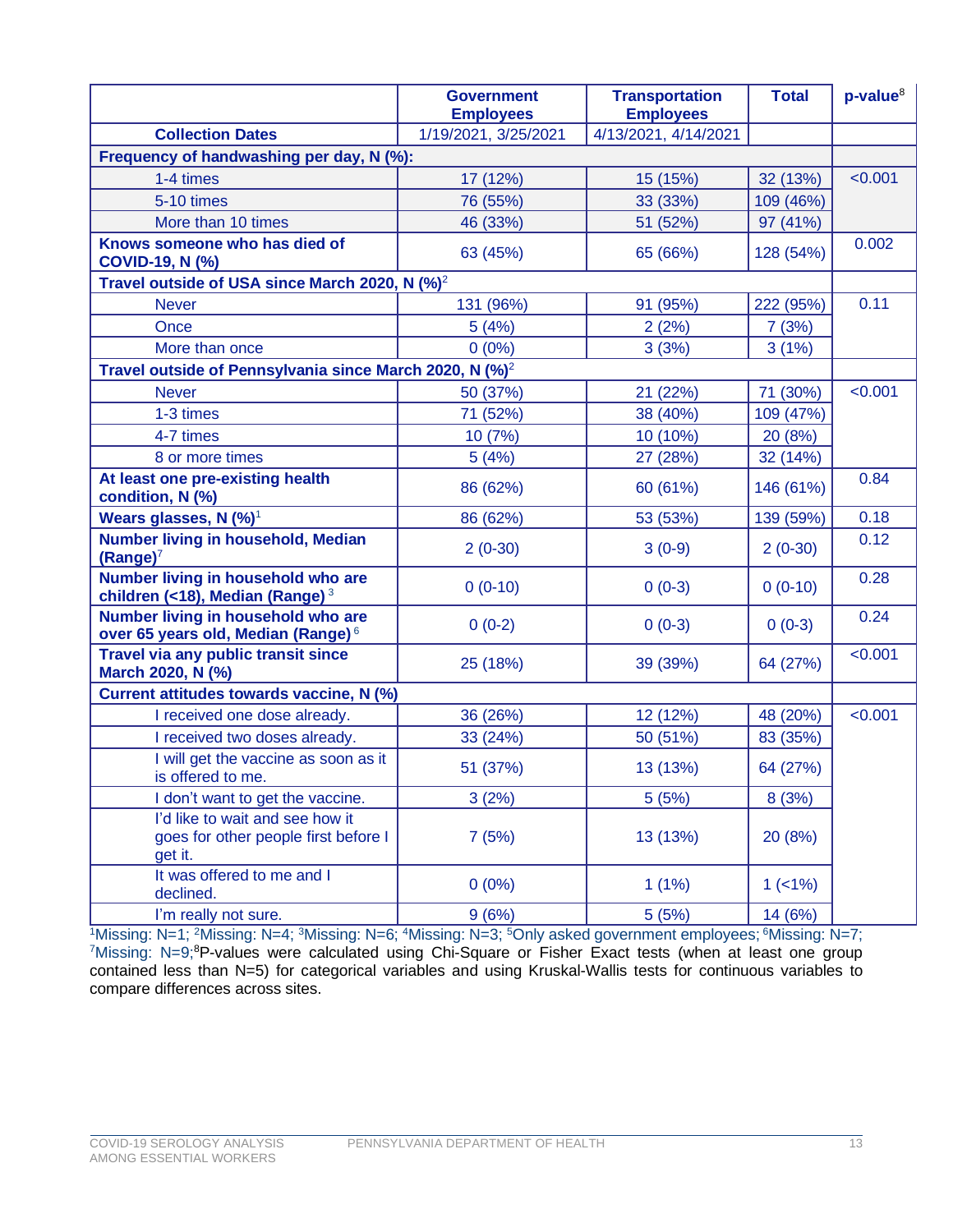## **Table 4. Attitudes Towards Vaccine Among Unvaccinated Participants N = 139**

|                             | received one dose already.                                                      | 35 (25%)             |          |
|-----------------------------|---------------------------------------------------------------------------------|----------------------|----------|
| <b>Accepting Vaccine</b>    | received two doses already.<br>$0(0\%)$                                         |                      | 98 (70%) |
|                             | will get the vaccine as soon as it is offered to me.                            | 63 (45%)             |          |
| <b>Hesitant Towards</b>     | I'd like to wait and see how it goes for other people first<br>before I get it. | 18 (13%)<br>32 (23%) |          |
| <b>Vaccine</b>              | I'm really not sure.                                                            | 14 (10%)             |          |
| <b>Resistant to Vaccine</b> | It was offered to me and I declined.                                            | 1(1%)                |          |
|                             | don't want to get the vaccine.                                                  | 8(6%)                | 9(7%)    |

The majority of participants (70%) who were considered unvaccinated indicated that they either had received some vaccine or were planning to receive vaccine. Twenty-three percent expressed hesitancy, and 7% were resistant to getting vaccine.